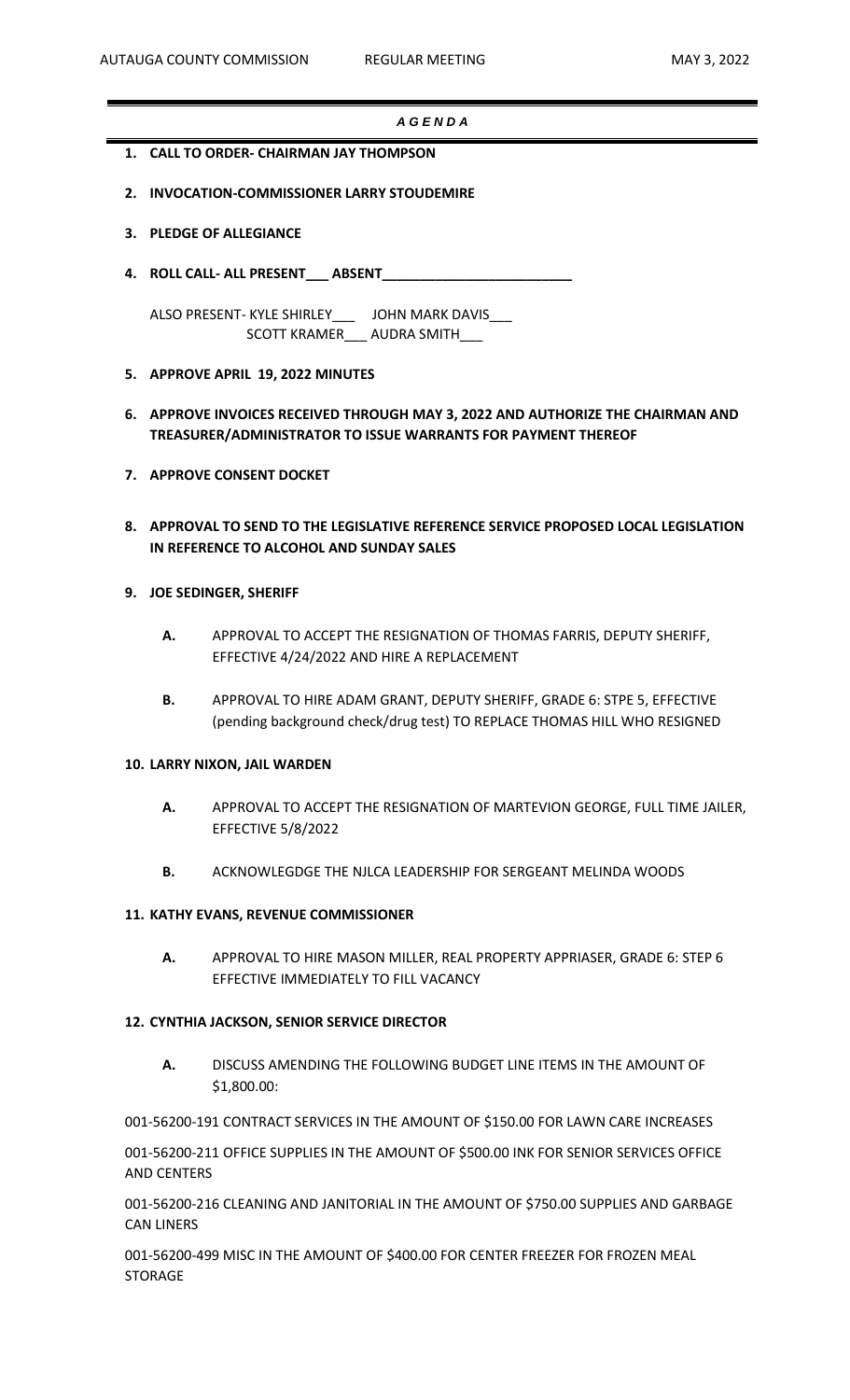# **13. DARRUE STEWART, COUNTY EXTENSION COORDINATOR**

**A.** APPROVAL TO USE THE AG ARENA FOR TWO DIFFERENT COMMUNITY EVENTS THIS FALL

# **14. ONYA T. JOHNSON, DHR DIRECTOR**

**A.** APPROVAL TO APPOINT MR. AL MITCHELL TO THE AUTAUGA COUNTY DEPARTMENT OF HUMAN RESOURCES BOARD TO COMPLETE THE TERM OF MR. RANDY TUCKER, EXPIRING JULY 1, 2026

# **15. JACK MORGAN, AUTAUGA COUNTY RESIDENT**

**A.** DISCUSS DISTRICT MAPPING, ROAD CONDITIONS IN DISTRICT 5 AND FUNDING FOR A PARK ON COUNTY ROAD 104

### **16. JACKIE SPEIGNER, AUTAUGA COUNTY RESIDENT**

**A.** DISCUSS DISTRICT 5

# **17. PASTOR TRIMBLE**

**A.** DISCUSS THE NON-PROFIT AGENCY - SEAT OF MERCY

### **18. JOHN MARK DAVIS, COUNTY ENGINEER**

**A.** APPROVE THE SUBDIVISION INTERSTATE BUSINESS PARK – OFFICE PARK, ON JESSE SAMUEL HUNT BLVD. (DISTRICT 4)

### **19. COMMENTS AND DISCUSSIONS**

**20. ADJOURN MEETING**